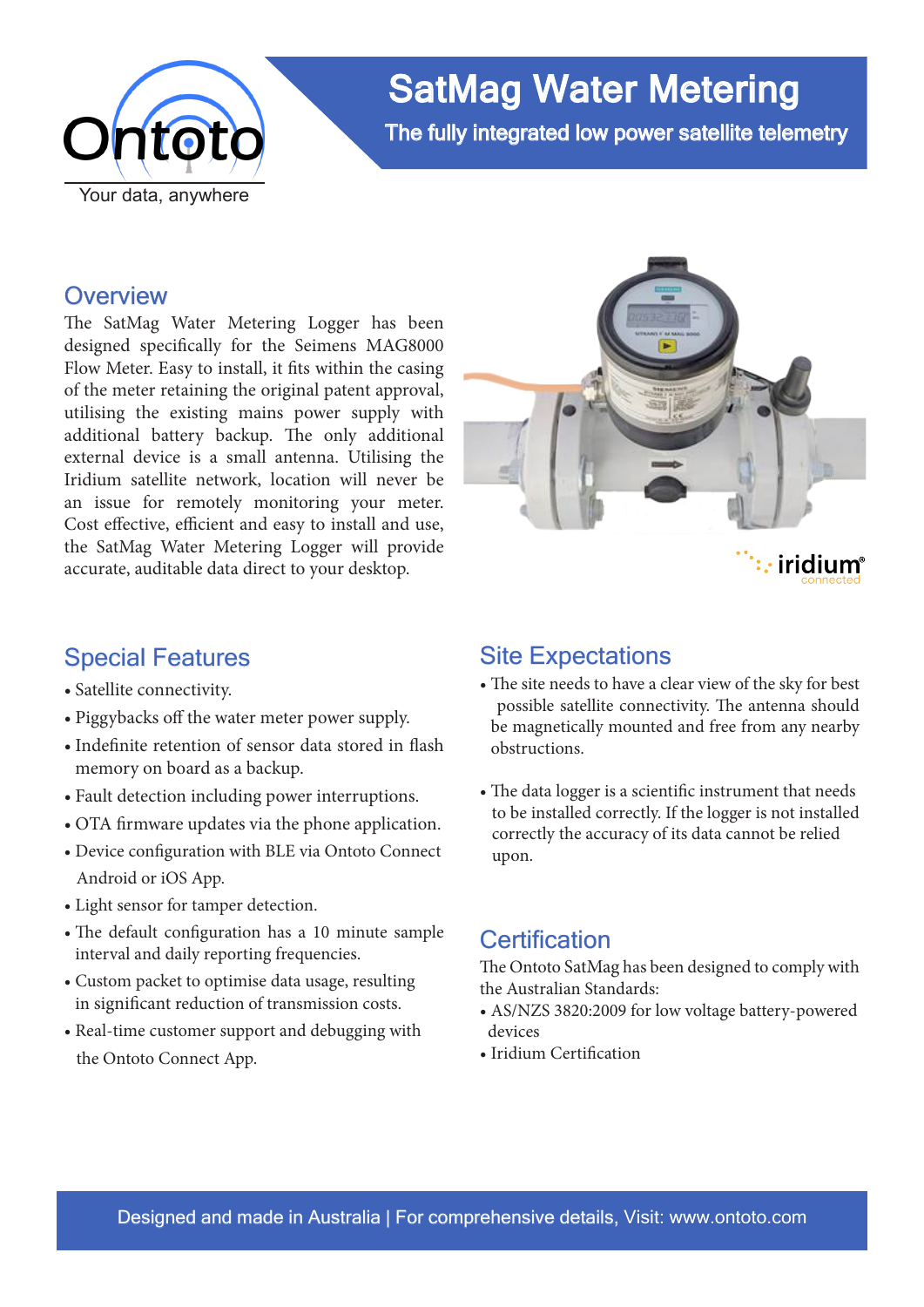# Technical Specifications

| <b>Power Source</b>   | • Lithium ion supercapacitor, charged by water meter power supply                                        |
|-----------------------|----------------------------------------------------------------------------------------------------------|
| Supercapacitor        | $\bullet$ Voltage: 3.6 V<br>• Capacity: 40mAh<br>• Temperature range: $-55^{\circ}$ C to $+80^{\circ}$ C |
| Transmission          | • Satellite via Iridium band (1616-1626 MHz)                                                             |
| Clock accuracy        | $\bullet \pm 2$ seconds per day, automatically resynced on a transmission                                |
| Memory                | • 128MB NAND flash memory, up to 1 million samples of local storage                                      |
| Bluetooth             | $\bullet$ BLE 4.2                                                                                        |
| Operating temperature | • $-40^{\circ}$ C to $+80^{\circ}$ C                                                                     |

# Ontoto Connect App (iOS and Android)

The Ontoto Connect mobile app allows onsite management of the data logger to be undertaken wirelessly via BLE. There is no need to connect a laptop directly to the device.

The key features of the Ontoto Connect App are:

#### • Data logger configuration

 Configure the device name, sampling period, transmission period, and alarm threshold.

• Firmware update

 Available firmware updates can be downloaded from the Ontoto server and uploaded to the device.

• Sensor Test

 The device will scan through each connected sensor. The measurements of each sensor and any detected errors will be displayed.

#### • Network Test

Tests for satellite connectivity and signal strength and displays any detected faults.

#### • Update the device location

The location of the device will be updated with the GPS coordinates of the phone and transmitted to the Ontoto Web Portal.

#### • Read data log

 The device stores all recorded data in persistent memory for redundancy and auditing purposes. The data log is processed into a CSV file.

#### • Real-time debug log streaming

 While using the app, the debug log received from the device is automatically streamed to the Ontoto server, allowing for seamless debugging during deployment.